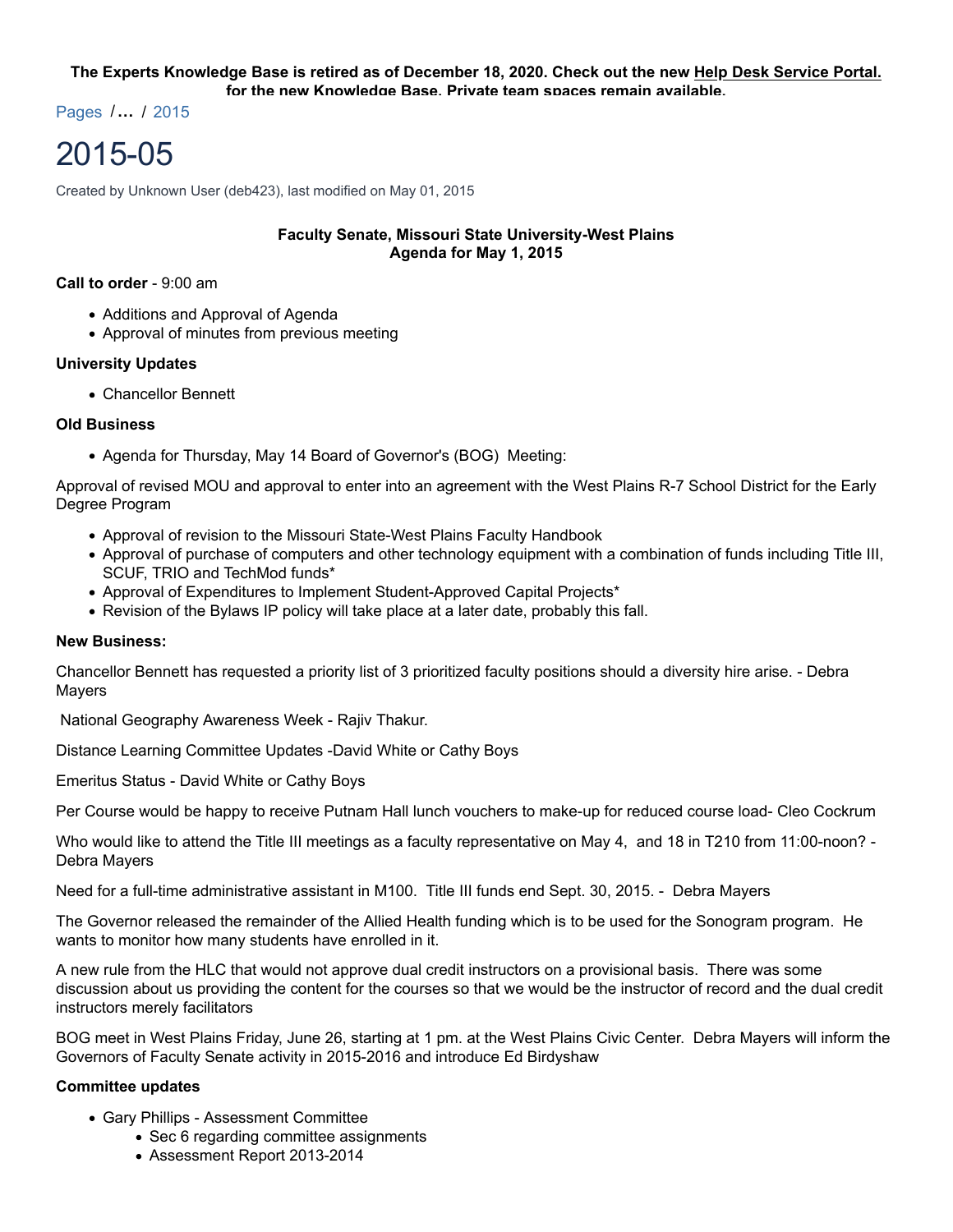- Leigh Adams Curriculum Committee
- Phil Howerton Faculty Evaluations Committee
	- Final Advisor Evaluation
- Barbara Nyden Handbook Committee
- Gary Phillips Public Affairs
- Kathy Morrison and Joyce Jennings-Pineda Institutional Analysis Committee (IAC)
- Vote on Recommendations for the Budget Process (attached)
- RPT- Barbara Nyden

# **Announcements:**

# **Academic Affairs**

Thanks to faculty who contributed to a Kid's College Scholarship

Thanks to Faculty and Staff who participated in the Public Affairs Panel discussion on Race Relations. There were 125 students in attendance for the Springfield panel and 45 for the West Plains panel

 Judy Carr, associate professor of psychology/sociology at Missouri State University-West Plains, recently was honored by Missouri Gov. Jay Nixon with the Missouri Council on Public Higher Education's Governor's Award for Excellence in Education.

Campus Community Meeting May 1 from 2-4pm. M112. The goal is to look at the campus mission and goals and see if they align with the academic assessment and budget

Greenhouse Open House and Ribbon Cutting on Tuesday June 16 11:00am

Mid-Term Grades for Advisees can be located in the Grizzly Den Teaching and Advising Section titled Registration History

The regalia are ready to be picked up from the Drago College Store. Please stop by and pick it up by May 7th. Thanks.

If you have any graduates who might not mind having pre-graduation photos taken. Please contact Cheryl Caldwell for that.

Southeast Missouri State University (SEMO) students/MSU-WP reverse transfer grads will receive increased communications from Dean Lancaster, Dean Totty and Chancellor Bennett

Business Professorship funds ae still coming in from area businesses

Kids College registration opens May 1. Faculty Participation is down. Per Course can no longer participate

Commencement Practice 1:00 PM - 3:00 PM, May 15, 2015

Commencement Sat. May 16 at 10:00am. at the West Plains Civic Center. Faculty Group photo at 9:00am without regalia

Faculty enters final Spring grades May 8, 8 AM through May 15, 12 Noon

Faculty Spring Library Book Orders Due Friday, May 8! Please begin collecting library book orders and submit them in person at the library or send by email to SylviaKuhlmeier@MissouriState.edu.

Debra Mayers Retirement Reception: Remember to join us at 1:30 p.m. Wednesday, May 6, for a retirement reception at Kellett Hall in honor of Debra Mayers. Share some memories and wish Debra the very best as she begins her new adventure.

 Barbara Nyden Retirement Reception: Remember to join us at 2 p.m. Thursday, May 7, for a retirement reception in Lybyer 201 in honor of Barbara Nyden. Share some memories and wish Barbara the very best as she begins her new adventure.

# **Campus Departments and Organizations**

Student International Association (SIA) is organizing an International Potluck on Thursday May 7th from 11:45--1:30 pm at Lybyer 105. This even will showcase international students, faculty and staff on campus to highlight our growing diversity. Come an enjoy the last day of Spring semester class! (flyer attached)

All students, faculty and staff are invited to come out for a free lunch on May 5, 2015 to celebrate Cinco de Mayo. Located on the grassy area behind the grizzly statue (Grizzly Meadows). Donations for Nepal earthquake relief will be collected then by SGA representatives.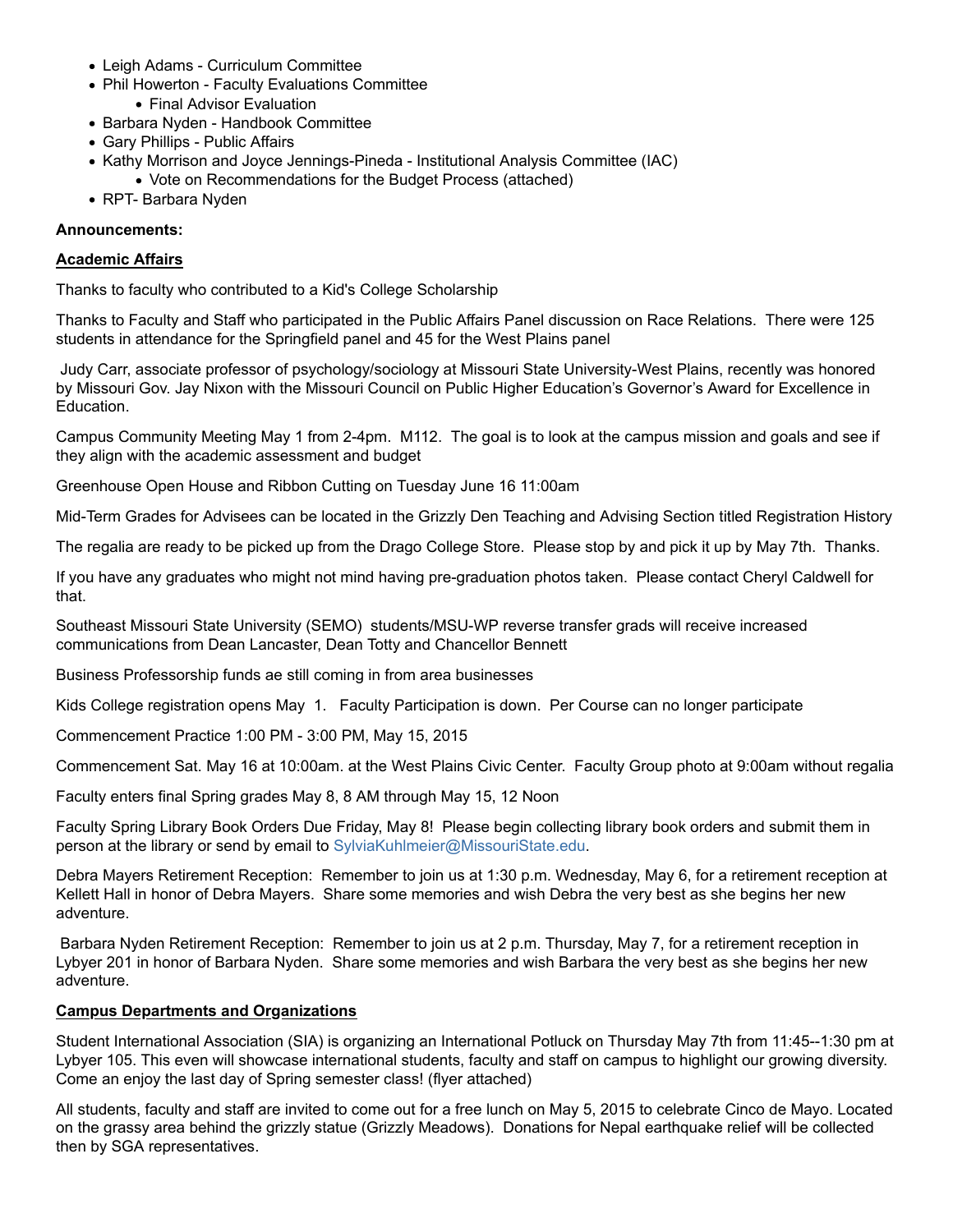Banner Work Order procedure: University banners are allowed in front of Kellett Hall on West Main and behind Cass Hall on Broadway. There is room for two banners at each location. Banner placement requests are to be sent to Cheryl Caldwell with suggested dates for coordination. Her office will place a work request for banner placement with the Physical Plant. If the Physical Plant receives a banner work request from a department other than University Communications, they will decline /close the request. This would send an alert to the generator of the request who then in turn would need to contact Cheryl directly to schedule a banner. This procedure allows us to eliminate the possibility of more than two banners being scheduled for a location at the same time.

Missouri State University Alumni and Friends Picnic at 6 p.m. Thursday, May 7, in the exhibit hall at the West Plains Civic Center. The annual picnic is free, and you are welcome to bring your family or other guests. . One of the highlights of the evening will be the presentation of the West Plains Distinguished Alumni award to West Plains R-7 School Superintendent Dr. John Mulford and the Distinguished Faculty/Staff Award to Dr. Ed McKinney, former professor of history at Missouri State-West Plains. In addition, there will be several administrators from Missouri State University in attendance, including President Clif Smart. The Missouri State Civil War Ensemble, directed by MSU Director of Bands Jerry Hoover, will provide the entertainment. This event is a great opportunity for faculty and staff to celebrate the successes of the past year and take time to meet and visit with alumni and friends of the university. To make your reservation, call at 417-255-7240 by May 1.

Staff Senate positions for 2015/2016: Michelle Branton (2015/16 President-Elect); Kileene Collins (2015/16 Secretary)

Note that MSU-WP is listed in a very prestigious group as number 20 of "The Most Underated Colleges in America". On Buzzfeed and are the only 2 year college in the group. We share that designation with:

Rhodes College, Memphis; Winona State University, Winona, Minnesota; James Madison University, Harrisonburg, Virginia; University of Evansville, Evansville, Indiana; Elon University, Elon, North Carolina; Texas State University, San Marcos; Plymouth State University, Plymouth, New Hampshire; . Georgia State University, Atlanta; Tulane University, New Orleans; California State University, Channel Islands, Camarillo; Drexel University, Philadelphia; Converse College, Spartanburg, South Carolina; Hamilton College, Clinton, New York; University of Arkansas, Fayetteville; College of the Atlantic, Bar Harbor, Maine; The University of Akron, Akron, Ohio; St. John's College, Santa Fe, New Mexico, and Annapolis, Maryland; Howard University, Washington, D.C.; Aquinas College, Grand Rapids, Michigan;

University of Oregon, Eugene; University of Iowa, Iowa City; Loyola University Chicago;

Missouri State University, West Plains,

"Hands down, without a doubt the best English department ever. I learned the mechanics of writing a really good essay, I learned how to cite sources and make structured arguments, and I reaffirmed my love of the English language." —Submitted by Chris Roll, Facebook

They have over 600,000 views.

http://www.buzzfeed.com/erinfrye/yay-college?utm\_term=.tgwkamJoBk

## **Closed Session**

Faculty Concerns, Discussions, Requests. Open to voting members only.

# **Adjourn**

Dean's Hour today 11:00am

## *Communication Ground Rules*

- *Listen*
- *Be responsible for conclusions who does what by when*
- *Respect*
- *Own "My Responsibility" to contribute to solutions*
- *Stay on topic*